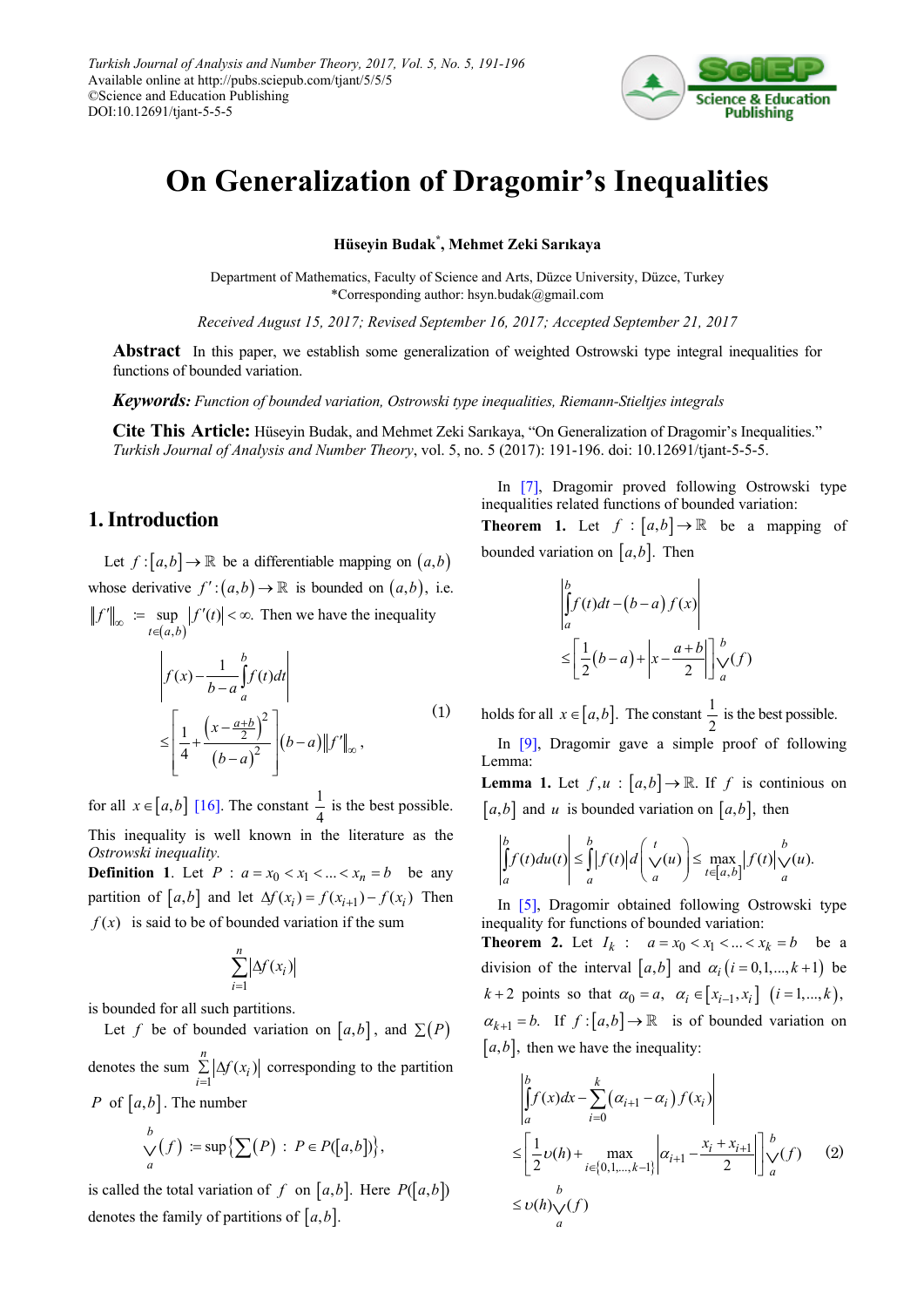where  $v(h) := \max\{h_i | i = 0, ..., n-1\}, \qquad h_i := x_{i+1} - x_i$  $(i = 0, 1, ..., k - 1)$  and  $\bigvee^b(f)$ *a*  $\vee$  *y*(*f*) is the total variation of *f* on

the interval  $[a, b]$ .

For some recent results connected with functions of bounded variation see [1,2,3,4,6,8,10-15,17-21].

The aim of this paper is to obtain some generalization of weighted Ostrowski type integral inequalities for functions of bounded variation.

#### **2. Main Results**

Firstly, we will give the following notations which are used in main Theorem:

Let  $I_n$  :  $a = x_0 < x_1 < ... < x_n = b$  be a partition of the interval  $[a,b]$ ,  $\alpha_i$  ( $i = 0,1,...,n+1$ ) be  $n+2$  points so that  $\alpha_0 = a, \quad \alpha_i \in [x_{i-1}, x_i] \quad (i = 1, ..., n), \quad \alpha_{n+1} = b$ . Let  $w : [a, b] \rightarrow (0, \infty)$  be continious and positive mapping on  $(a,b)$ , and

$$
v(h) := \max \{ h_i | i = 0, ..., n-1 \},
$$
  
\n
$$
h_i := x_{i+1} - x_i (i = 0, 1, ..., n-1),
$$
  
\n
$$
v(L) := \max \{ L_i | i = 0, ..., n-1 \},
$$
  
\n
$$
L_i = \int_{x_i}^{x_{i+1}} w(u) du (i = 0, 1, ..., n-1).
$$

**Theorem 3.** If  $f:[a,b] \to \mathbb{R}$  is of bounded variation on  $[a, b]$ , then we have the inequalities

$$
\left| \sum_{i=0}^{n} \left( \int_{\alpha_{i}}^{\alpha_{i+1}} w(u) du \right) f(x_{i}) - \int_{a}^{b} f(t)w(t) dt \right|
$$
  
\n
$$
\leq ||w||_{\infty, [a,b]} \left[ \frac{1}{2} \nu(h) + \max_{i \in \{0,1,\ldots,k-1\}} \left| \alpha_{i+1} - \frac{x_{i} + x_{i+1}}{2} \right| \right]_{a}^{b} \nu(f)
$$
 (3)  
\n
$$
\leq ||w||_{\infty, [a,b]} \nu(h) \sqrt{\frac{b}{a}}
$$

and

$$
\left|\sum_{i=0}^n \left(\int_{\alpha_i}^{\alpha_{i+1}} w(u) du\right) f(x_i) - \int_a^b f(t) w(t) dt\right|
$$

$$
\leq \left[\frac{1}{2}\nu(L) + \max_{i \in \{0, 1, \dots, n-1\}} \frac{1}{2} \left| \int_{x_i}^{\alpha_{i+1}} w(u) du - \int_{\alpha_{i+1}}^{x_{i+1}} w(u) du \right| \right]_{a}^{b} \vee f
$$
\n
$$
\leq \nu(L)\sqrt{(f)}
$$

where  $\bigvee^b(f)$ *a*  $\vee$  *f*) is the total variation of *f* on the interval  $[a, b]$ . *Proof.* Let us consider the functions *K* defined by

$$
K(t) = \begin{cases} \int_{a_1}^t w(u) du, & t \in [a, x_1) \\ \int_{a_2}^t w(u) du, & t \in [x_1, x_2) \\ \vdots \\ \int_{a_{n-1}}^t w(u) du, & t \in [x_{n-2}, x_{n-1}) \\ \int_{a_{n-1}}^t w(u) du, & t \in [x_{n-1}, b]. \end{cases}
$$

Integrating by parts , we obtain

$$
\int_{a}^{b} K(t) df(t)
$$
\n
$$
= \sum_{i=0}^{n-1} \left[ \int_{x_{i}}^{x_{i+1}} K(t) df(t) \right]
$$
\n
$$
= \sum_{i=0}^{n-1} \left[ \int_{x_{i}}^{x_{i+1}} \left( \int_{\alpha_{i+1}}^{t} w(u) du \right) df(t) \right]
$$
\n
$$
= \sum_{i=0}^{n-1} \left[ \left( \int_{\alpha_{i+1}}^{x_{i+1}} w(u) du \right) f(x_{i+1}) \right]
$$
\n
$$
+ \left( \int_{x_{i}}^{\alpha_{i+1}} w(u) du \right) f(x_{i}) - \int_{x_{i}}^{x_{i+1}} f(t) w(t) dt \right]
$$
\n
$$
= \sum_{i=1}^{n} \left( \int_{\alpha_{i}}^{x_{i}} w(u) du \right) f(x_{i}) + \sum_{i=0}^{n-1} \left( \int_{x_{i}}^{x_{i+1}} w(u) du \right) f(x_{i})
$$
\n
$$
- \int_{a}^{b} f(t) w(t) dt.
$$

In last equality in (5), we have

$$
\sum_{i=1}^{n} \left( \int_{\alpha_i}^{x_i} w(u) du \right) f(x_i)
$$
\n
$$
= \left( \int_{\alpha_n}^{b} w(u) du \right) f(b) + \sum_{i=1}^{n-1} \left( \int_{\alpha_i}^{x_i} w(u) du \right) f(x_i),
$$
\n(6)

and similarly

$$
\sum_{i=0}^{n-1} \left( \int_{x_i}^{\alpha_{i+1}} w(u) du \right) f(x_i)
$$
\n
$$
= \left( \int_a^{\alpha_1} w(u) du \right) f(a) + \sum_{i=1}^{n-1} \left( \int_{x_i}^{\alpha_{i+1}} w(u) du \right) f(x_i).
$$
\n(7)

Adding  $(6)$  and  $(7)$  in  $(5)$ , we get the equality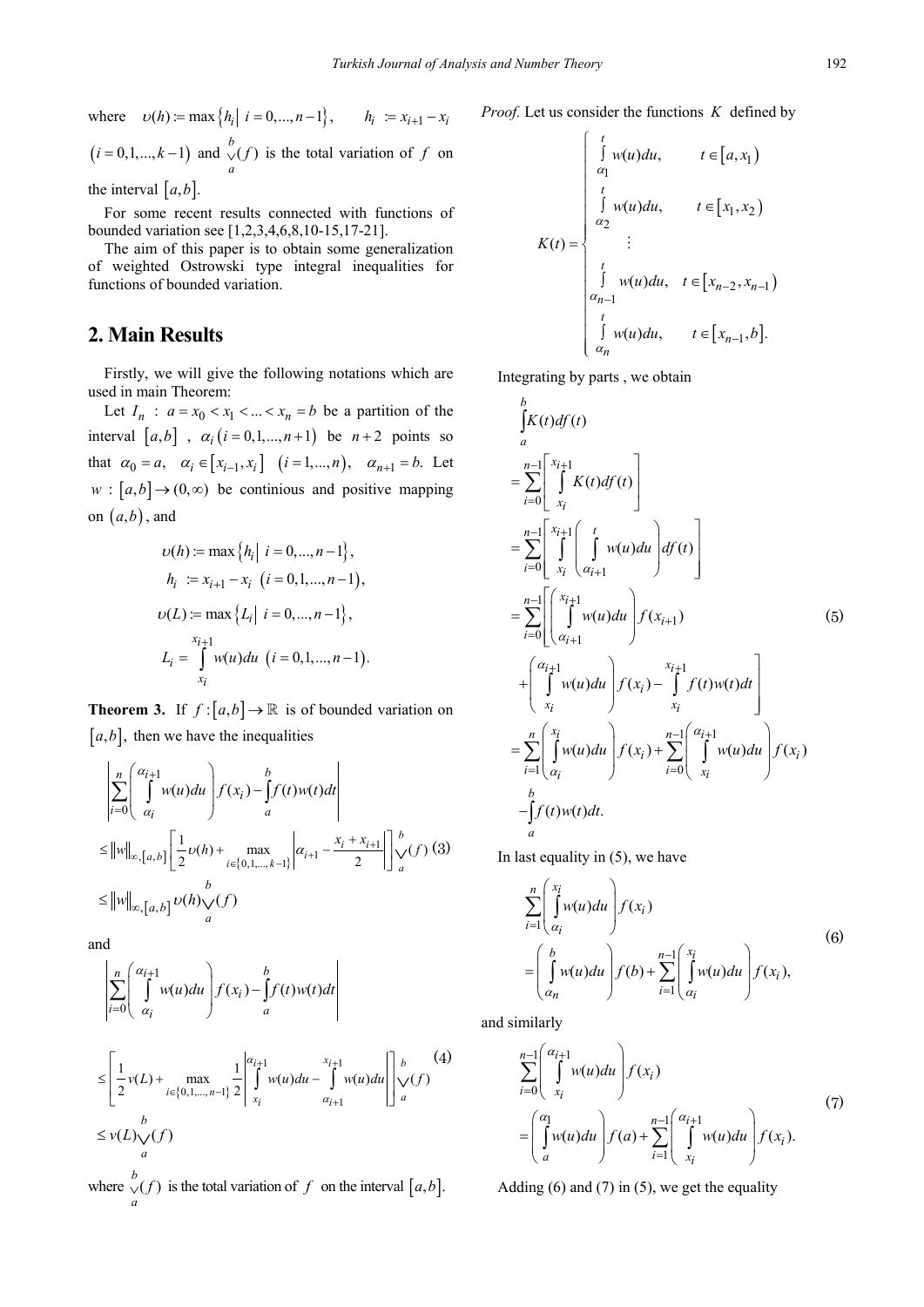$$
\int_{a}^{b} K(t)df(t)
$$
\n
$$
= \left(\int_{\alpha_{n}}^{b} w(u)du\right) f(b) + \sum_{i=1}^{n-1} \left(\int_{\alpha_{i}}^{\alpha_{i+1}} w(u)du\right) f(x_{i})
$$
\n
$$
+ \left(\int_{a}^{\alpha_{1}} w(u)du\right) f(a) - \int_{a}^{b} f(t)w(t)dt
$$
\n
$$
= \sum_{i=0}^{n} \left(\int_{\alpha_{i}}^{\alpha_{i+1}} w(u)du\right) f(x_{i}) - \int_{a}^{b} f(t)w(t)dt.
$$
\n(8)

On the other hand, taking modulus in (8) and using triangle inequality we have

$$
\begin{aligned}\n&\left|\sum_{i=0}^{n}\left(\int_{\alpha_{i}}^{\alpha_{i+1}}w(u)du\right)f(x_{i})-\int_{a}^{b}f(t)w(t)dt\right| \\
&=\left|\int_{a}^{b}K(t)df(t)\right| \\
&=\left|\sum_{i=0}^{n-1}\left[\int_{x_{i}}^{x_{i+1}}\left(\int_{\alpha_{i+1}}^{t}w(u)du\right)df(t)\right]\right| \\
&\leq \sum_{i=0}^{n-1}\left|\int_{x_{i}}^{x_{i+1}}\left(\int_{\alpha_{i+1}}^{t}w(u)du\right)df(t)\right| \\
&\leq \|w\|_{\infty,[a,b]}\sum_{i=0}^{n-1}\left|\int_{x_{i}}^{x_{i+1}}(t-\alpha_{i+1})df(t)\right|\n\end{aligned}
$$

Using Lemma 1 in last inequality in (9), we have

$$
\begin{aligned}\n\left| \int_{x_i}^{x_{i+1}} (t - \alpha_{i+1}) df(t) \right| \\
&\leq \sup_{t \in [x_i, x_{i+1}]} |t - \alpha_{i+1}| \bigvee_{x_i}^{x_{i+1}} (f) \\
&= \max \{ \alpha_{i+1} - x_i, x_{i+1} - \alpha_{i+1} \} \bigvee_{x_i}^{x_{i+1}} (f) \\
&= \left[ \frac{1}{2} (x_{i+1} - x_i) + \left| \alpha_{i+1} - \frac{x_i + x_{i+1}}{2} \right| \bigvee_{x_i}^{x_{i+1}} (f).\n\end{aligned}
$$

Putting  $(10)$  in  $(9)$ , we obtain

$$
\left| \sum_{i=0}^{n} \left( \int_{\alpha_i}^{\alpha_{i+1}} w(u) du \right) f(x_i) - \int_{a}^{b} f(t) w(t) dt \right|
$$
\n(11)

$$
\leq ||w||_{\infty, [a,b]} \sum_{i=0}^{n-1} \left[ \frac{\frac{1}{2} (x_{i+1} - x_i)}{+\left| \alpha_{i+1} - \frac{x_i + x_{i+1}}{2} \right|} \right] \begin{cases} x_{i+1} \\ \vee f(x) \\ x_i \end{cases}
$$

$$
\leq ||w||_{\infty,[a,b]} \leq ||w||_{\infty,[a,b]} \leq ||w||_{\infty,[a,b]} \leq \frac{\left|\frac{1}{2}(x_{i+1} - x_i) - x_{i+1}\right|}{\left| \frac{1}{2}(x_{i+1} - x_i + x_{i+1})\right|} \leq \sum_{i=0}^{n-1} \frac{x_i}{x_i} (f) \leq ||w||_{\infty,[a,b]} \leq \frac{\left|\frac{1}{2} \nu(h) - x_i\right|}{\left|\frac{1}{2} \nu(h) + x_{i+1}\right|} \leq \frac{x_i}{\left|\frac{1}{2} \nu(h) + x_{i+1}\right|} \leq \frac{x_i}{\left|\frac{1}{2} \nu(h) + x_{i+1}\right|} \leq \frac{x_i}{\left|\frac{1}{2} \nu(h) + x_{i+1}\right|} \leq \frac{x_i}{\left|\frac{1}{2} \nu(h) + x_{i+1}\right|} \leq \frac{x_i}{\left|\frac{1}{2} \nu(h) + x_{i+1}\right|} \leq \frac{x_i}{\left|\frac{1}{2} \nu(h) + x_{i+1}\right|} \leq \frac{x_i}{\left|\frac{1}{2} \nu(h) + x_{i+1}\right|} \leq \frac{x_i}{\left|\frac{1}{2} \nu(h) + x_{i+1}\right|} \leq \frac{x_i}{\left|\frac{1}{2} \nu(h) + x_{i+1}\right|} \leq \frac{x_i}{\left|\frac{1}{2} \nu(h) + x_{i+1}\right|} \leq \frac{x_i}{\left|\frac{1}{2} \nu(h) + x_{i+1}\right|} \leq \frac{x_i}{\left|\frac{1}{2} \nu(h) + x_{i+1}\right|} \leq \frac{x_i}{\left|\frac{1}{2} \nu(h) + x_{i+1}\right|} \leq \frac{x_i}{\left|\frac{1}{2} \nu(h) + x_{i+1}\right|} \leq \frac{x_i}{\left|\frac{1}{2} \nu(h) + x_{i+1}\right|} \leq \frac{x_i}{\left|\frac{1}{2} \nu(h) + x_{i+1}\right|} \leq \frac{x_i}{\left|\frac{1}{2} \nu(h) + x_{i+1}\right|} \leq \frac{x_i}{\left|\frac{1}{2} \nu(h) + x_{i+1}\right|} \leq \frac{x_i}{
$$

This completes the proof of first inequality in (3). On the other hand, in last inequality in (11), we have

$$
\left| \alpha_{i+1} - \frac{x_i + x_{i+1}}{2} \right| \le \frac{1}{2} h_i
$$
  
and 
$$
\max_{i \in [0, ..., n-1]} \left| \alpha_{i+1} - \frac{x_i + x_{i+1}}{2} \right| \le \frac{1}{2} \upsilon(h).
$$
 (12)

Adding (12) in last inequality in (11), we obtain the inequality (3).

Finally, for proof of inequality (4), taking modulus in (8), we have

$$
\begin{aligned}\n&\left|\sum_{i=0}^{n}\left(\int_{\alpha_{i}}^{\alpha_{i+1}}w(u)du\right)f(x_{i})-\int_{a}^{b}f(t)w(t)dt\right| \\
&=\left|\int_{a}^{b}K(t)df(t)\right| \\
&=\left|\sum_{i=0}^{n-1}\left[\int_{x_{i}}^{x_{i+1}}\left(\int_{\alpha_{i+1}}^{t}w(u)du\right)df(t)\right]\right| \\
&\leq \sum_{i=0}^{n-1}\left|\int_{x_{i}}^{x_{i+1}}\left(\int_{\alpha_{i+1}}^{t}w(u)du\right)df(t)\right|.\n\end{aligned} \tag{13}
$$

Using Lemma 1 for the last integral of (13), we have

$$
\begin{aligned}\n\begin{vmatrix}\nx_{i+1} \\
\int_{x_i}^{t} \left( \int_{\alpha_{i+1}}^t w(u) du \right) df(t) \\
\leq \sup_{t \in [x_i, x_{i+1}]} \left| \int_{\alpha_{i+1}}^t w(u) du \right|_{x_i}^{x_{i+1}} \sqrt{(f)} \\
= \max \begin{cases}\n\frac{\alpha_{i+1}}{t} & x_{i+1} \\
\int_{x_i}^{x_{i+1}} w(u) du, \int_{\alpha_{i+1}}^t w(u) du \end{cases} \begin{cases}\nx_{i+1} \\
\sqrt{(f)} \\
x_i\n\end{cases} \\
= \left[ \frac{1}{2} \int_{x_i}^{x_{i+1}} w(u) du \right]_{x_i}^{x_{i+1}} \begin{cases}\nx_{i+1} \\
\frac{1}{2} \int_{x_i}^{|\alpha_{i+1}} w(u) du - \int_{\alpha_{i+1}}^{x_{i+1}} w(u) du \end{cases} \begin{cases}\nx_{i+1} \\
\sqrt{(f)}\n\end{cases}.\n\end{aligned} (14)
$$

Adding (14) in (13), we obtain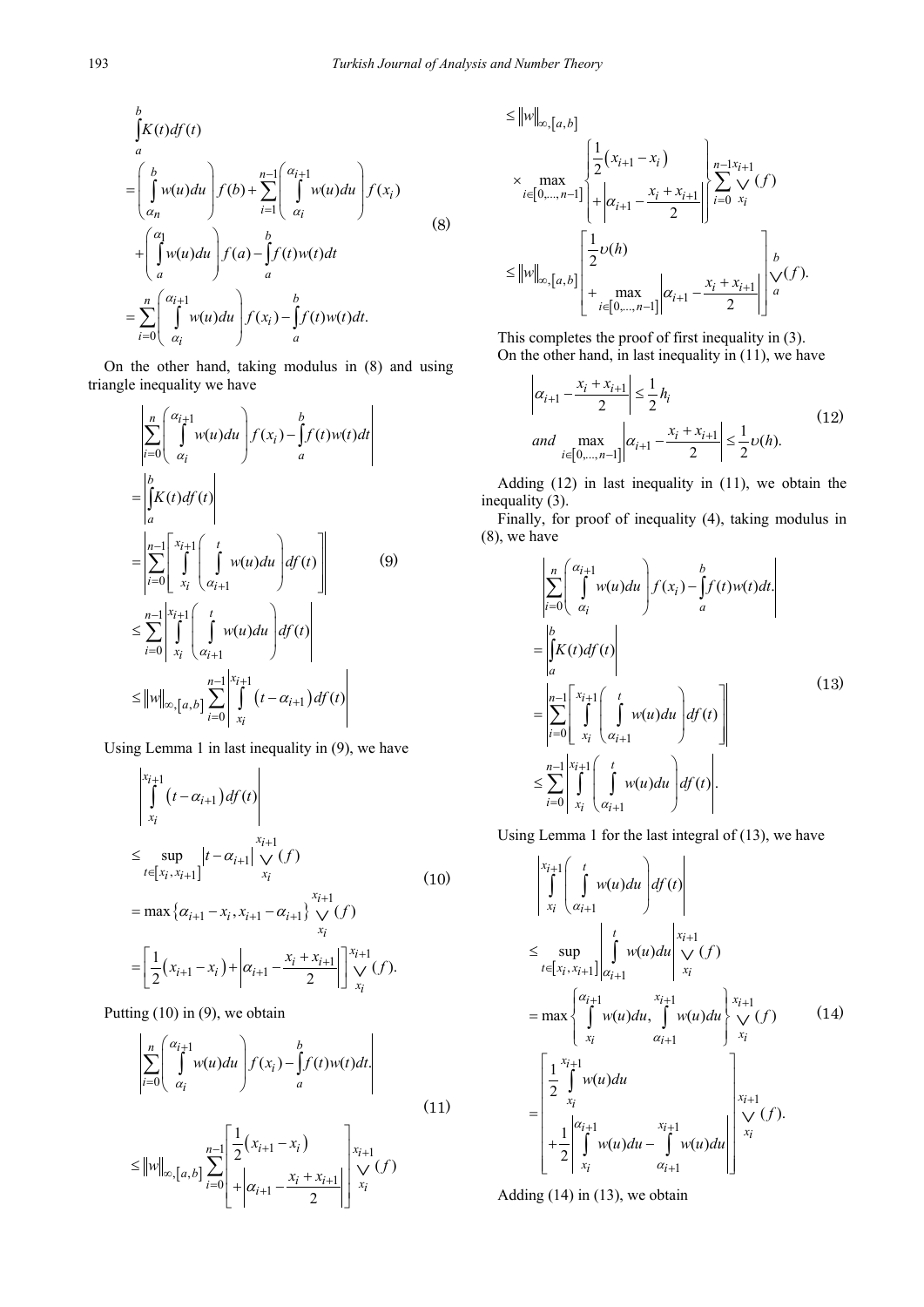$$
\left| \sum_{i=0}^{n} \left( \int_{\alpha_{i}}^{\alpha_{i+1}} w(u) du \right) f(x_{i}) - \int_{a}^{b} f(t) w(t) dt \right|
$$
\n
$$
\leq \sum_{i=0}^{n-1} \left[ \frac{1}{2} \int_{x_{i}}^{x_{i+1}} w(u) du \right] + \frac{1}{2} \left| \int_{x_{i}}^{\alpha_{i+1}} w(u) du - \int_{\alpha_{i+1}}^{x_{i+1}} w(u) du \right| \right] \times \left| \int_{x_{i}}^{x_{i+1}} f(t) dx \right|
$$
\n
$$
\leq \max_{i \in \{0, 1, \ldots, n-1\}} \left| \frac{1}{2} \int_{x_{i}}^{x_{i+1}} w(u) du \right| + \frac{1}{2} \left| \int_{x_{i}}^{x_{i+1}} w(u) du - \int_{\alpha_{i+1}}^{x_{i+1}} w(u) du \right| \left| \sum_{i=0}^{n-1} \int_{x_{i}}^{x_{i+1}} f(t) dx \right|
$$
\n
$$
\leq \left[ \frac{1}{2} v(L) \right] + \max_{i \in \{0, 1, \ldots, n-1\}} \frac{1}{2} \left| \int_{x_{i}}^{\alpha_{i+1}} w(u) du - \int_{\alpha_{i+1}}^{x_{i+1}} w(u) du \right| \right|^{b} \times \left| f(t) \right|
$$

which completes the proof of first inequality in (4).

Using triangle inequality in last inequality in (15), we have

$$
\begin{vmatrix} a_{i+1} & x_{i+1} \\ \int_{x_i} w(u) du - \int_{\alpha_{i+1}} w(u) du \\ \leq \left| \int_{x_i}^{\alpha_{i+1}} w(u) du \right| + \left| \int_{\alpha_{i+1}}^{x_{i+1}} w(u) du \right| \\ = \int_{x_i}^{\alpha_{i+1}} w(u) du + \int_{\alpha_{i+1}}^{x_{i+1}} w(u) du = \int_{x_i}^{x_{i+1}} w(u) du
$$

and

$$
\max_{i \in \{0, 1, \dots, n-1\}} \frac{1}{2} \left| \int_{x_i}^{a_{i+1}} w(u) du - \int_{a_{i+1}}^{x_{i+1}} w(u) du \right| \leq \frac{1}{2} \nu(L).
$$

This completes the proof.

**Remark 1.** Under assumptions Theorem 3 with  $w(u) = 1$ , the inequality (3) reduces inequality (2).

**Remark 2.** If  $w(u) = h'(u)$  (differantiable with respect to *) in Theorem 3, then we have the inequality* 

$$
\left| \sum_{i=0}^{n} \left( \int_{\alpha_i}^{\alpha_{i+1}} w(u) du \right) f(x_i) - \int_a^b f(t)w(t) dt \right|
$$
  
\n
$$
\leq \left[ \frac{1}{2} v(L) + \max_{i \in \{0, 1, \dots, n-1\}} \left| h(\alpha_{i+1}) - \frac{x_i + x_{i+1}}{2} \right| \right]_a^b \vee f(t)
$$
  
\n
$$
\leq v(L) \vee f(t)
$$

which was proved by Kuei-Lin Tseng et al. in [\[20\].](#page-5-4)

**Remark 3.** If we choose  $w(u) = 1$ ,  $h(u) = u$  in (16), inequality reduces inequality (2).

**Corollary 1.** Under assumption Theorem 3, choosing  $x_0 = a, x_1 = b, \quad \alpha_0 = a, \quad \alpha_1 = \alpha, \alpha_2 = b \text{ in inequality (4)}$ we obtain the inequality

$$
\begin{aligned}\n&\left(\int_{a}^{\alpha} w(u) du\right) f(a) \\
&+ \left(\int_{\alpha}^{b} w(u) du\right) f(b) - \int_{a}^{b} f(t) w(t) dt \\
&\leq \left[\frac{1}{2} \int_{a}^{b} w(u) du\right]_{a}^{b} \\
&+ \frac{1}{2} \left|\int_{a}^{\alpha} w(u) du - \int_{\alpha}^{b} w(u) du\right|_{a}^{b} \\
&\leq \left(\int_{a}^{b} w(u) du\right) \int_{\alpha}^{b} f(t).\n\end{aligned}
$$
\n(17)

**Remark 4.** 

1) In (17), if we take  $\alpha = b$ , then we have the "weighted left rectangle inequality"

$$
\begin{aligned} &\left(\int_a^b w(u) du\right) f(a) - \int_a^b f(t)w(t) dt \\ &\le \left(\int_a^b w(u) du\right) \bigvee_a^b (f). \end{aligned}
$$

2) If we take  $\alpha = a$  in (17) then we have the "weighted right rectangle inequality"

$$
\begin{aligned} &\left| \int_{a}^{b} w(u) du \right| f(b) - \int_{a}^{b} f(t)w(t) dt \right| \\ &\leq \left( \int_{a}^{b} w(u) du \right) \int_{a}^{b} f(t) .\end{aligned}
$$

## **3. Applications for Quadrature Rule**

Let us consider the arbitrary division

$$
I_n : a = x_0 < x_1 < \dots < x_n = b
$$

and let  $w : [a,b] \rightarrow (0,\infty)$  be continious function with

$$
v(L) := \max \{ L_i | i = 0, ..., n-1 \},
$$
  

$$
L_i = \int_{x_i}^{x_{i+1}} w(u) du \ (i = 0, 1, ..., n-1).
$$

Then the following Theorem holds.

**Theorem 4.** Let  $f: Q \to \mathbb{R}$  is of bounded variatin on *Q* and  $\xi_i \in [x_i, x_{i+1}]$   $(i = 0, ..., n-1)$ . Then we have the quadrature formula: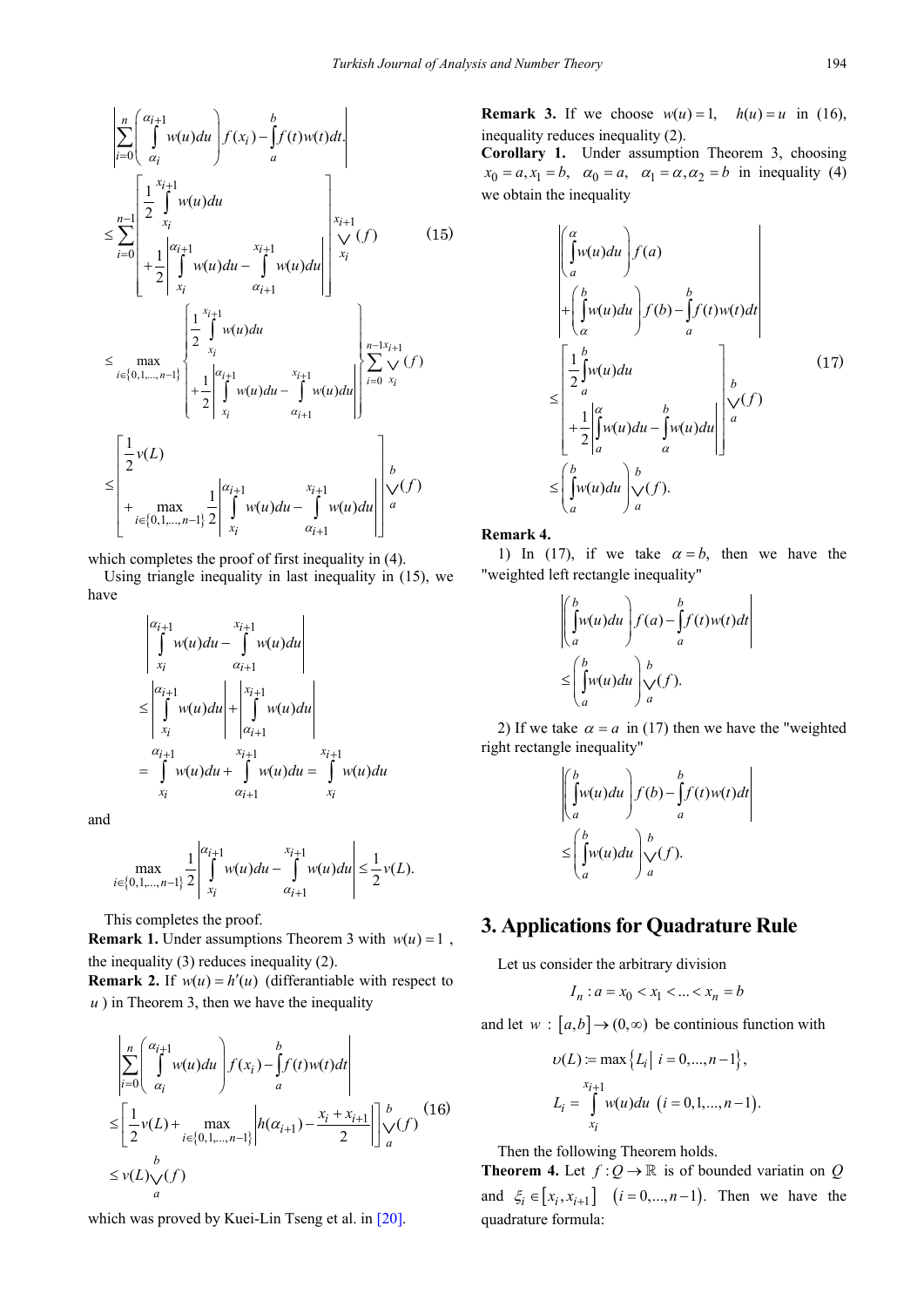$$
\int_{a}^{b} f(t)w(t)dt = \sum_{i=0}^{n-1} \left( \int_{x_{i}}^{\xi_{i}} w(u)du \right) f(x_{i})
$$
\n
$$
+ \sum_{i=0}^{n-1} \left( \int_{\xi_{i}}^{x_{i+1}} w(u)du \right) f(x_{i+1}) + R_{w}(I_{n}, f, w, \xi).
$$

The remainder term  $R_w(I_n, f, w, \xi)$  satisfies

$$
\begin{aligned} &\left| R_w(I_n, f, w, \xi) \right| \\ &\leq \left[ \frac{1}{2} \upsilon(L) + \max_{i \in \{0, 1, \dots, n-1\}} \frac{1}{2} \left| \int_{x_i}^{\xi_i} w(u) du - \int_{\xi_i}^{x_{i+1}} w(u) du \right| \right] \underset{a}{\downarrow} \upsilon(f) \ (18) \\ &\leq \upsilon(L) \underset{a}{\vee} (f). \end{aligned}
$$

*Proof.* Applying Corollary 1 to interval  $[x_i, x_{i+1}]$ , we have the inequality

$$
\begin{aligned}\n&\left\{\begin{bmatrix} \xi_i \\ \int w(u) du \\ x_i \end{bmatrix} f(x_i) \right. \\
&+ \left\{\begin{bmatrix} x_{i+1} \\ \int u(u) du \\ \xi_i \end{bmatrix} f(x_{i+1}) - \int_a^{x_{i+1}} f(t) w(t) dt \right\} \\
&\leq \begin{bmatrix} \frac{1}{2} \int_a^{x_{i+1}} w(u) du \\ x_i \\ + \frac{1}{2} \int_{x_i}^{x_i} w(u) du - \int_a^{x_{i+1}} w(u) du \end{bmatrix} \begin{bmatrix} x_{i+1} \\ y(t) \\ x_i \end{bmatrix}\n\end{aligned} \tag{19}
$$

Summing the inequality (19) over *i* from 0 to  $n-1$ , then we have

$$
|R_{w}(I_{n},f,w,\xi)|
$$
\n
$$
\leq \sum_{i=0}^{n-1} \left[ \frac{1}{2} \int_{x_{i}}^{x_{i+1}} w(u) du - \int_{\xi_{i}}^{x_{i+1}} w(u) du \right]_{x_{i}}^{x_{i+1}}
$$
\n
$$
\leq \sum_{i=0}^{n-1} \left( \frac{1}{2} \int_{x_{i}}^{x_{i+1}} w(u) du - \int_{\xi_{i}}^{x_{i+1}} w(u) du \right) \right]_{x_{i}}^{x_{i+1}}
$$
\n
$$
\leq \max_{i \in \{0,1,...,n-1\}} \left\{ \frac{1}{2} \int_{x_{i}}^{x_{i+1}} w(u) du - \int_{\xi_{i}}^{x_{i+1}} w(u) du \right\} \left\{ \sum_{i=0}^{n-1} \int_{x_{i}}^{x_{i+1}} f(f) du \right\}
$$
\n
$$
\leq \left[ \frac{1}{2} \nu(L) - \int_{\xi_{i}}^{x_{i+1}} w(u) du - \int_{\xi_{i}}^{x_{i+1}} w(u) du \right]_{x_{i}}^{x_{i+1}}
$$
\n
$$
\leq \left[ \frac{1}{2} \nu(L) - \int_{\xi_{i}}^{x_{i+1}} w(u) du - \int_{\xi_{i}}^{x_{i+1}} w(u) du \right]_{x_{i}}^{x_{i+1}}
$$

This completes proof of the first inequality in (18). Also, we have

$$
\begin{aligned} &\left| \int\limits_{x_i}^{\xi_i} w(u) du - \int\limits_{\xi_i}^{x_{i+1}} w(u) du \right| \\ &\leq \left| \int\limits_{x_i}^{\xi_i} w(u) du \right| + \left| \int\limits_{\xi_i}^{x_{i+1}} w(u) du \right| \leq \int\limits_{x_i}^{x_{i+1}} w(u) du \end{aligned}
$$

and

$$
\max_{i \in \{0, 1, \dots, n-1\}} \frac{1}{2} \left| \int_{x_i}^{\xi_i} w(u) du - \int_{\xi_i}^{x_{i+1}} w(u) du \right| \le \frac{1}{2} \nu(L)
$$

 $\overline{1}$ 

which completes the proof.

**Remark 5.**

1) If we choose  $\xi_i = x_{i+1}$ , then we have the weighted left rectangle rule

$$
\int_{a}^{b} f(t)w(t)dt
$$
\n
$$
= \sum_{i=0}^{n-1} \left( \int_{x_i}^{x_{i+1}} w(u)du \right) f(x_i) + R_{wL}(I_n, f, w).
$$

The remainder  $R_{wL}(I_n, f, w)$  satisfies

$$
\left|R_{wL}(I_n,f,w)\right|\leq \upsilon(L){\underset{a}{\vee}}(f).
$$

2) Similarly, choosing  $\xi_i = x_i$ , we have the weighted right rectangle rule

$$
\int_{a}^{b} f(t)w(t)dt
$$
\n
$$
= \sum_{i=0}^{n-1} \left( \int_{x_i}^{x_{i+1}} w(u)du \right) f(x_{i+1}) + R_{wR}(I_n, f, w).
$$

And, the remainder term  $R_{wR}(I_n, f, w)$  satisfies

$$
\left|R_{wR}(I_n, f, w)\right| \le \nu(L)\bigvee_a^b(f).
$$

## **References**

- [1] Alomari, M. W., "A Generalization of weighted companion of Ostrowski integral inequality for mappings of bounded variation," RGMIA Research Report Collection, 14, 2011, Article 87, 11 pp.
- [2] Alomari, M. W. and Latif, M.A. "Weighted companion for the Ostrowski and the generalized trapezoid inequalities for mappings of bounded variation," RGMIA Research Report Collection, 14, 2011, Article 92, 10 pp.
- [3] Cerone, P. Cheung, W.S. and Dragomir, S.S., "On Ostrowski type inequalities for Stieltjes integrals with absolutely continuous integrands and integrators of bounded variation," Computers and Mathematics with Applications, 54, 2007, 183-191.